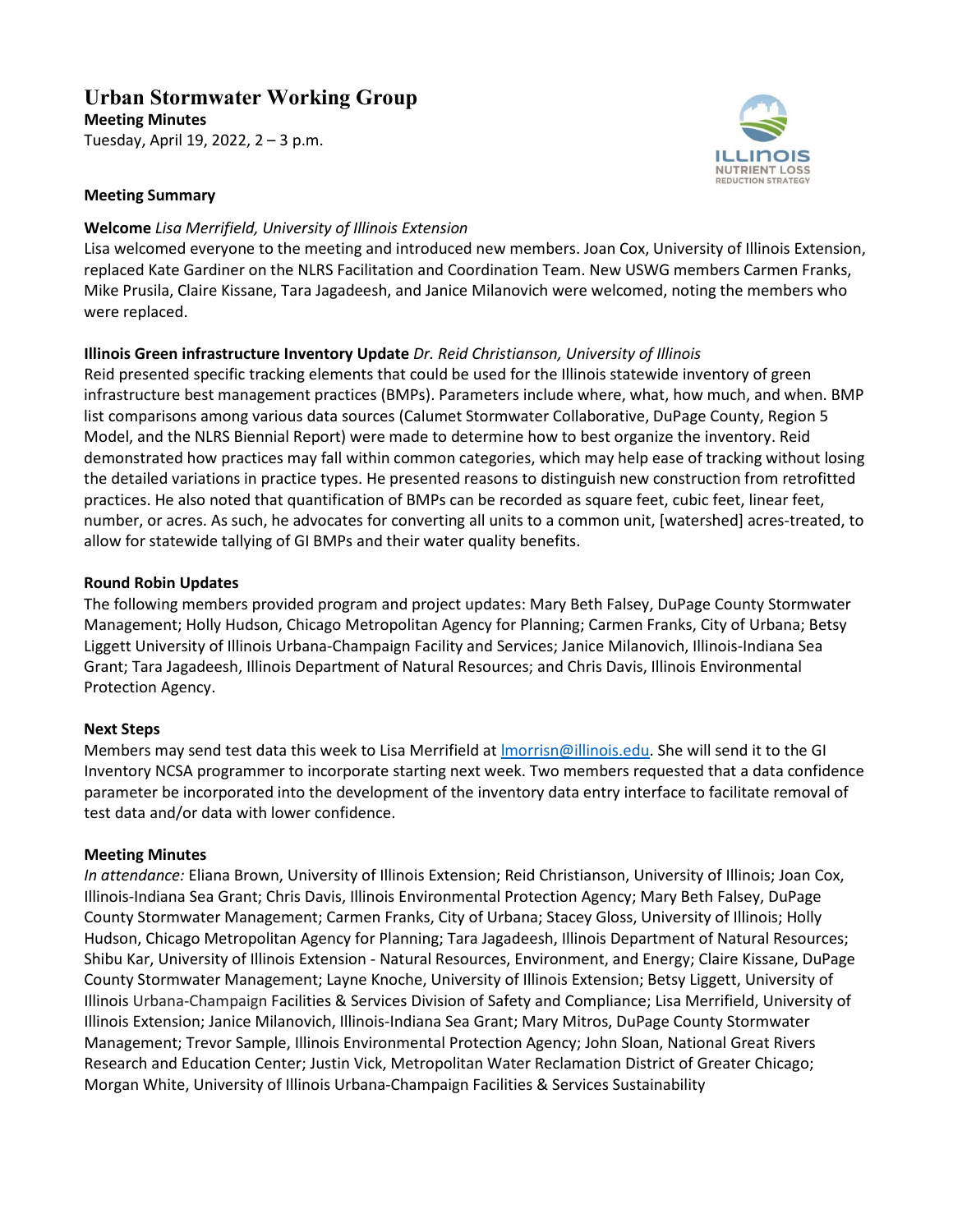### **Welcome** *Lisa Merrifield, University of Illinois Extension*

Lisa welcomed everyone to the meeting and introduced new staff and members. Joan Cox, University of Illinois Extension, replaced Kate Gardiner on NLRS Facilitation and Coordination Team. New USWG members include Carmen Franks, replacing Beth Reinke as City of Urbana Assistant City Engineer, Mike Prusila replacing Mike Warner as Stormwater Management Coordinator for the Lake County Stormwater Management Commission, Claire Kissane added as Water Quality Specialist at DuPage County Stormwater, Tara Jagadeesh replacing Lisa Krause as Coastal Studies Specialist with Illinois Department of Natural Resources Coastal Management Program, and Janice Milanovich replacing Allison Neubauer as the Lawn to Lake Midwest and Pollution Prevention Program Assistant for Illinois-Indiana Sea Grant.

**Illinois Green infrastructure Inventory Update** *Dr. Reid Christianson, University of Illinois*

Reid presented specific tracking elements that could be used for the Illinois statewide inventory of green infrastructure best management practices (BMPs). He cited the [2018 Progress Report on Coordination for](https://www.epa.gov/sites/default/files/2018-05/documents/nps_measures_progress_report_1-_may_2018.pdf)  [Nonpoint Source Measures in Hypoxia Task Force States](https://www.epa.gov/sites/default/files/2018-05/documents/nps_measures_progress_report_1-_may_2018.pdf) in which key measures used to track BMPs include where, what, how much, and when.

|          | <b>Mandatory BMP measure</b>  | <b>Optional BMP measure</b>                  |
|----------|-------------------------------|----------------------------------------------|
| where    | HUC <sub>8</sub>              | <b>HUC 12</b>                                |
|          | county                        | city                                         |
|          |                               | latitude                                     |
|          |                               | longitude                                    |
| what     | functional category           | funding program name                         |
|          | name                          | cost(5)                                      |
|          | if "other", then description  | new development or retrofit                  |
|          | quantity                      |                                              |
|          | installation completion date  |                                              |
| how much | unit (ac., sq. ft., no., ft.) | acres treated (watershed area being treated) |
| when     | installation completion date  |                                              |

#### Detailed measures for these four elements are summarized here.

Based on past discussions the following GI data sources will assist in starting BMP tracking: Calumet Stormwater Collaborative, DuPage County, Region 5 Model, and the NLRS Biennial Report. BMP list comparisons among these various sources were completed and Reid suggests that many practices may fall within common categories, which could facilitate merging of lists. Potential categories of BMPs include functional types, such as Conveyance, Detention, Filtration or Infiltration, as well as Land Use, Manufactured, Permeable Pavement, Storage, Green Roof, Street Sweeping, and Other. Categorizing may help ease of tracking without losing details in the variation of practice types.

Reid presented reasons to distinguish new construction from retrofitted practices. New practice construction, which refers to newly treated watershed acres, is dictated by laws intended to mitigate land use changes which can impact water quality, so the net result of installing the practices should be neutral and not count toward tracking of additional acres treated. Contrastingly, retrofits, which add green infrastructure to enhance water quality benefits, function to directly reduce a nutrient load that would have been seen during the baseline years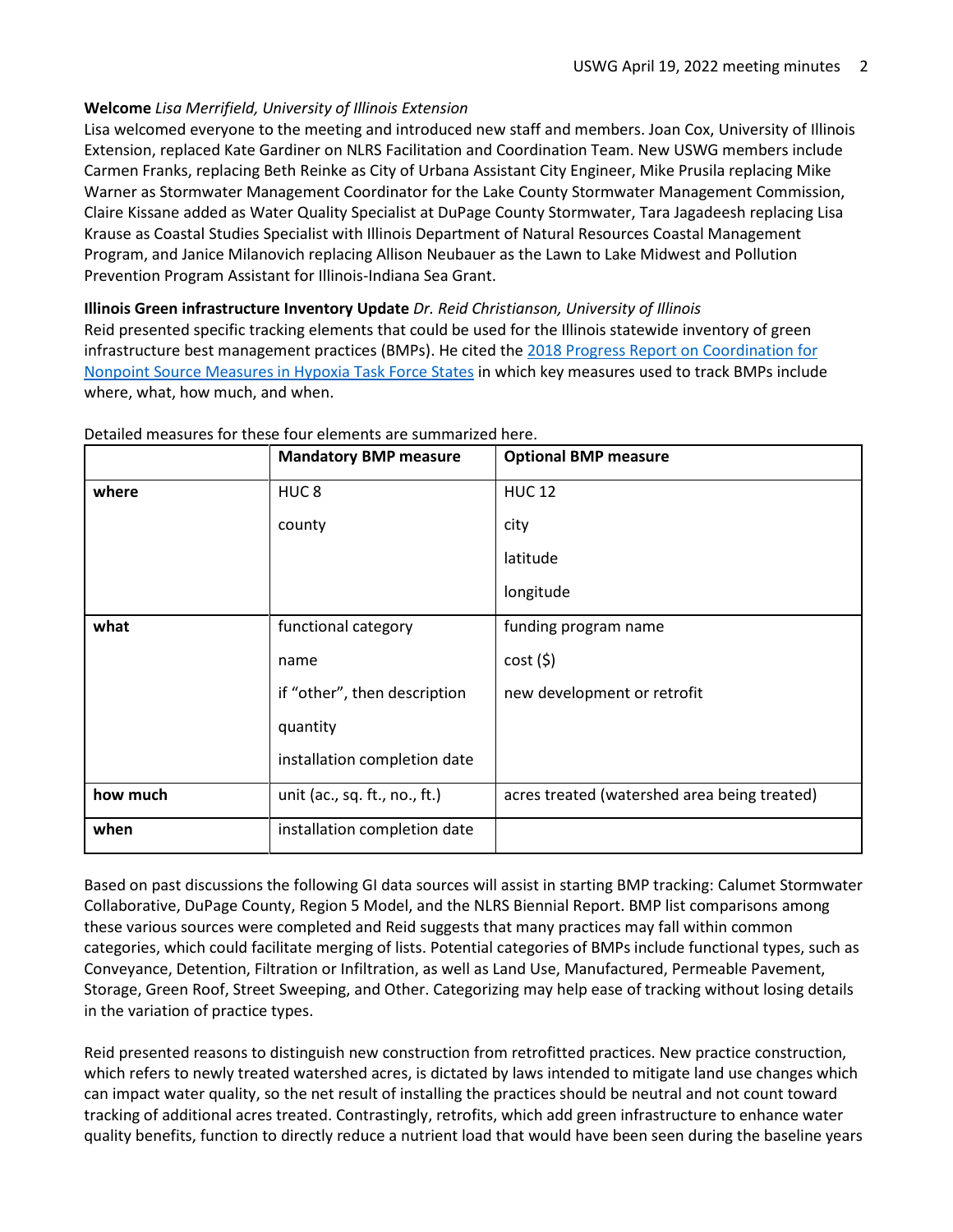of 1980 -1996. For these reasons, "new construction" or "retrofit" descriptor should be captured as a "what" parameter.

Quantification of BMPs can be recorded as square feet, cubic feet, linear feet, number, or acres. He advocates for converting all units to a common unit of watershed acres treated to allow statewide tallying of GI BMPs and their water quality benefits. It will be important to do this with all the previously entered data at some point in the future. He alluded to the assumptions made for these conversions and a methodology which is used in the agricultural BMP tracking statewide. These math conversions are explained in a 2019 document, Data Norms for [Practice Inclusion for Agricultural Conservation Practices.](http://draindrop.cropsci.illinois.edu/wp-content/uploads/2019/09/Data_Norms.pdf)

# **Q & A**

Comment: Holly Hudson noted it is always a challenge to use what makes sense from a public engagement standpoint as well as a field practitioner standpoint. In the past she has used IEPAs codes, NRCS practice standard codes, and Illinois Urban Manual codes, noting a few don't even have practice standards. Previously she had around 60 BMPs grouped into 10 categories. She is supportive of the functional categories that Reid presented.

Reply: Reid noted that Mary Beth Falsey had initiated a category idea and that can be overwhelming to organizing 30 practices while capturing important differences among practices installed. He hopes we can quantify better in the future.

Reply/Question: Holly said that once the GI Inventory is live, she intends to follow up with those that put their initial dot on the map. She asked how data will be gathered for the GI Inventory.

Comment/Question: Mary Beth Falsey mentioned that several groups are working on this and there is variation statewide. In some areas ag practices are used, other use specific urban practices heavily. DuPage County wants to be included in the statewide modeling. She asked whether DuPage County data could be counted if they categorize differently.

Answer: Lisa Merrifield told members that sample data is needed for the programmers to build the layers and initiate testing. Anyone is welcome to share data for this building phase. Lisa requested members send test data to her at Imorrisn@illinois.edu this week so that it can be initiated with The National Center for Supercomputing Applications (NCSA) programmers next week.

Question: Holly Hudson asked whether it could be flagged as test data since she can go back twenty years with some data samples.

Answer: Reid said yes. Also, it would be best to be inclusive of the various data sources in order to best accommodate existing databases. More data set samples to test will benefit the process.

Comment: Morgan White indicated they would like to send the UIUC campus data. They intend to develop a map of GI on campus properties. The team, which includes Betsy Liggett and Brent Lewis, have had many discussions about what to include, how to define, and which data should be collected. They would like to align with this effort.

Comment: Besty Liggett mentioned that they have an online version in an excel sheet, and she will verify with Brent whether it is up to date. She will share this again if necessary. She is very interested to see what NCSA can design and is eager to have all the data in one place.

Comment: Lisa Merrifield mentioned that the end goal is to have municipalities upload data directly to a map. For now, Extension is a catalyst and assisting with data collection and organization.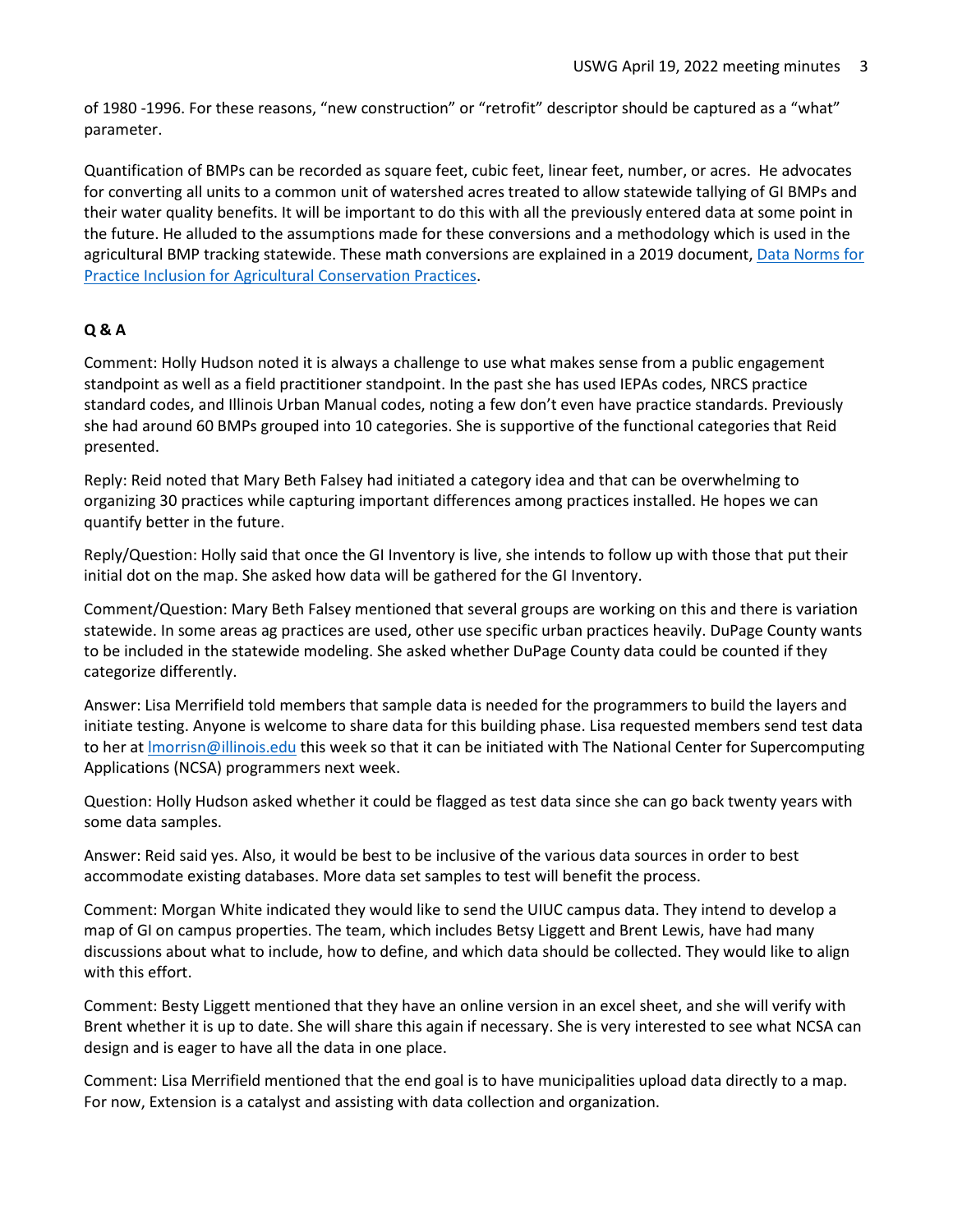Comment: Chris Davis made a request similar to Holly's comment about old data. She asked that an extra column be added to capture the confidence level of the data (weak = 1, strong = 5 or 10). This way, we know which data can stay in the system and which should be discarded after testing. Chris also invited discussion about unifying the practice codes, noting that Illinois Urban Manual would be the most important document to which codes should be linked. She mentioned that IEPAs codes are based on an old numbering system, which was then carried on by the Illinois Urban Manual. Furthermore, NRCS has stepped back from urban practices to concentrate on ag practices, as reflected in NRCS codes.

Comment: Holly Hudson mentioned that some statewide ag codes are applicable, but there are unique codes for some practices. For example, an ag filterstrip and an urban filterstrip each have unique codes. She mentioned that several of the old IEPA codes were lake-related and not necessarily applicable to stormwater reduction BMPs. Taking a good look at the IEPA-independent codes to bring some into practice standards that could be incorporated into the IUM.

Comment: Lisa mentioned that the tentative timeline is to have maps by watershed available to show by Fall. She and Eliana Brown plan to present to various groups and share the updates for the GI Inventory.

## **Round Robin Updates**

*Mary Beth Falsey, DuPage County Stormwater Management* works with Mary Mitros, and Claire Kissane. The group has continued the GI Inventory for a couple years. Their water quality group works on MS4 permit requirements, watershed-based planning, and they are currently wrapping up the East Branch of the DuPage River Watershed Plan. They recently issued a call for inclusion project proposals from the 41 municipalities and townships within DuPage County, for which they received 5 to 6 responses. Therefore, the inventory will be expanding based on the data from those who responded. Overall it has been difficult to get the information, but they will continue to work with contacts to get more.

*Holly Hudson, CMAP* mentioned that their local technical assistance program that one of their larger programs. A MWRD-Land Use Planning partnership to assist with comprehensive neighborhood plans is on the horizon. They are currently selecting communities. MWRD will assist with stormwater planning and CMAP will assist with land use and transportation planning for these communities. This will happen in fiscal year 2023, so it will be reported eventually in an NLRS Biennial Report. CMAP is also updating their Flood Susceptibility Index to reflect recent flooding events, updated precipitation patterns, updated analytics, and ways to incorporate climate projections to inform future susceptibility. They will be engaging with climate, stormwater, and hazard professionals. They will be collecting data which will be indexed in a summary and shared.

*Carmen Franks, City of Urbana* is the new Assistant City Engineer. She works in public works, stormwater, and transportation. She previously consulted as a design engineer for GI in Washington, D.C. area. She is continuing the City of Urbana's drafted work on the Stormwater Master Plan, which she noted will manage assets, incorporate stormwater utility fee updates, and order GIS data for stormwater maintenance. They will be collecting data to make sure stormwater systems have adequate sizing and are in good condition. She also works to comply with MS4 permits and partners where applicable with UIUC and the City of Champaign.

*Betsy Liggett, UIUC F&S* manages stormwater construction permits. They also have 49 BMPs for which they report metrics to IEPA annually in June. As part of environmental compliance, they complete community outreach, public education and training, and work with coordinators throughout campus on training for maintenance of parking decks, triple basins, car washing, etc. They also work with the cities for street sweeping. They recently complete Boneyard Creek Community Day and a community-wide litter clean-up at seven locations throughout Champaign, Urbana, Savoy, and campus. Her team also works on the iCAP land and water team, making recommendations for projects.